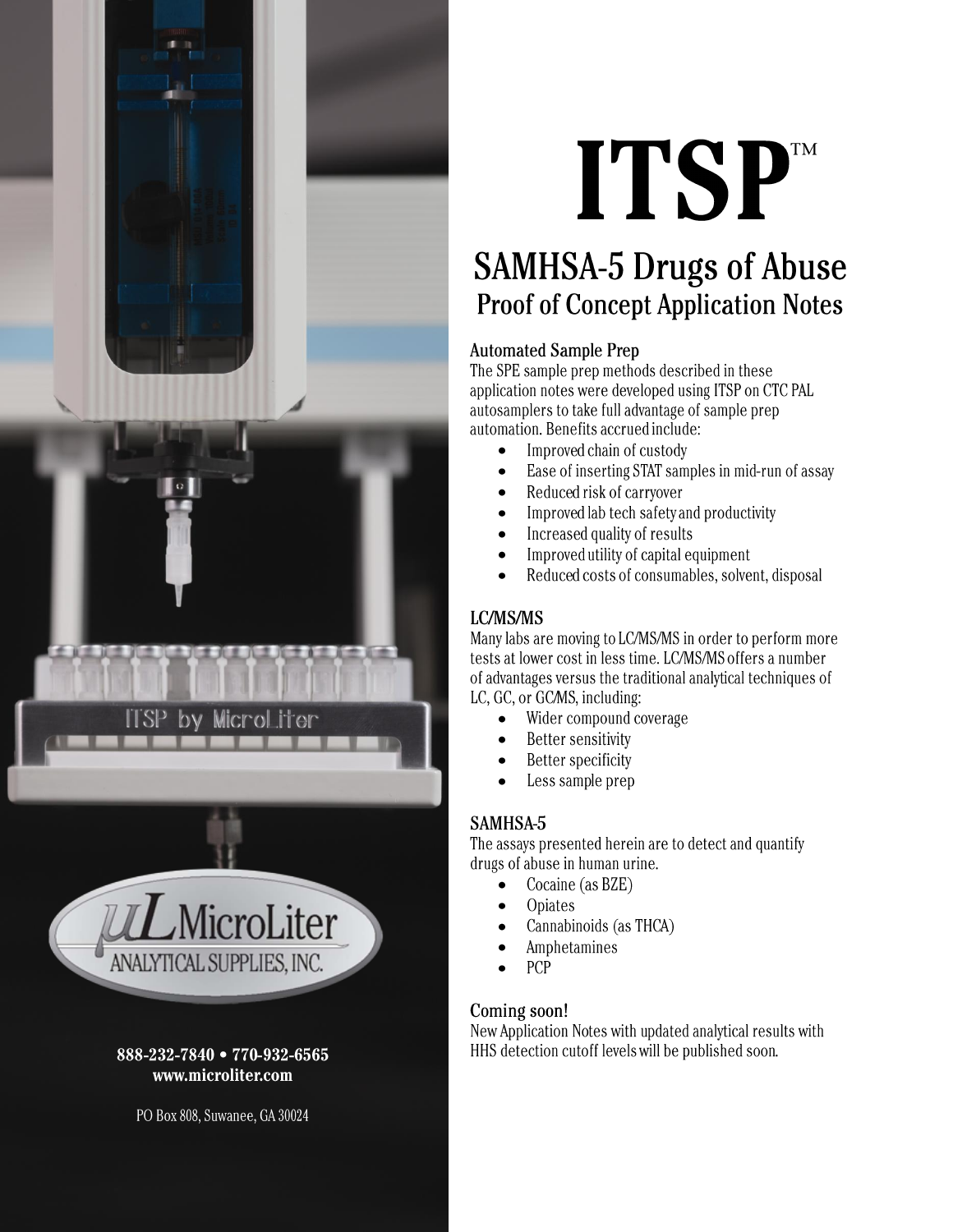

#### **Determination of Benzoylecgonine in Human Urine Using Automated, In-Line, ITSP Solid Phase Extraction and Liquid Chromatography Mass Spectrometric Detection**

Thurman L. Allsup<sup>1</sup>, Kenneth C. Lewis<sup>1</sup> and Kim Gamble<sup>2</sup>  $1$ OpAns, LLC, Durham NC, 27713, <sup>2</sup>Microliter Analytical Supplies, Inc., Suwannee GA, 30024

#### **Abstract**

A quantitative analytical method has been developed for the determination of benzoylecgonine (BZE) in human urine. BZE is the primary metabolite of cocaine found in urine and is the species used to confirm cocaine use (150 ng/mL confirmatory cutoff)<sup>1</sup>. Historical analytical procedures for the analysis of BZE in urine involve the extraction of BZE from the urine matrix followed by the evaporation of the eluant solvent and a multi-stepped derivatization procedure to prepare the sample for GC/MS. This is an extremely labor intensive procedure. The method that has been developed here is fully automated to quantitatively extract BZE from urine using C18 ITSP SPE devices and analyze the samples in-line by LC/MS/MS. The sample extraction and injection onto the LC/MS/MS were both performed in-line by a PAL (CTC) sample handling unit. Spiked urine samples with stable label internal standards were applied to C18 ITSP devices for extraction. The extracts were injected in-line onto an LC/MS/MS using a XDB-C18 (Agilent) column for separation. Selected reaction monitoring (SRM) was used for the analysis and a deuterated analog of the analyte was used for quantitation.



**BZE** Exact Mass 289.1

#### **Experimental**

#### **Sample Preparation**

Benzoylecgonine standard and the deuterated analog were obtained from Cerilliant. A set of standards was prepared in human urine. Calibration standards were prepared at nominal concentrations of 25, 100, 250, 500, 1000, 2500 and 5000 ng/mL with a constant concentration of the deuterated analog at 500 ng/mL. ITSP SPE Method

ITSP Cartridges: SPE uLplate w/C18 10mg (Product) No.: 07-C1810-20A)

A CTC Analytics PAL HTS sample handler was used to prepare the samples. The PAL was configured with a 100 µL syringe and two tray holders. Each tray holder held 2 microplates, one of which was designed to hold the ITSP hardware kit (Product No.: 07-ITSP-HW). The extraction protocol was as follows:

| Step      | Solvent | Volume    | <b>Flow Rate</b> |
|-----------|---------|-----------|------------------|
|           |         | $(\mu L)$ | $(\mu L/sec)$    |
| Condition | R       | 100       | IO               |
| Condition | А       | 100       | l0               |
| Load      | Sample  | 20        |                  |
| Wash      | A       | 100       |                  |
| Elute     |         | 100       |                  |
| Flush     | Air     | $\!\!100$ | 20               |

Solvent A: Water Solvent B: Methanol

Samples were analyzed in-line with the following method: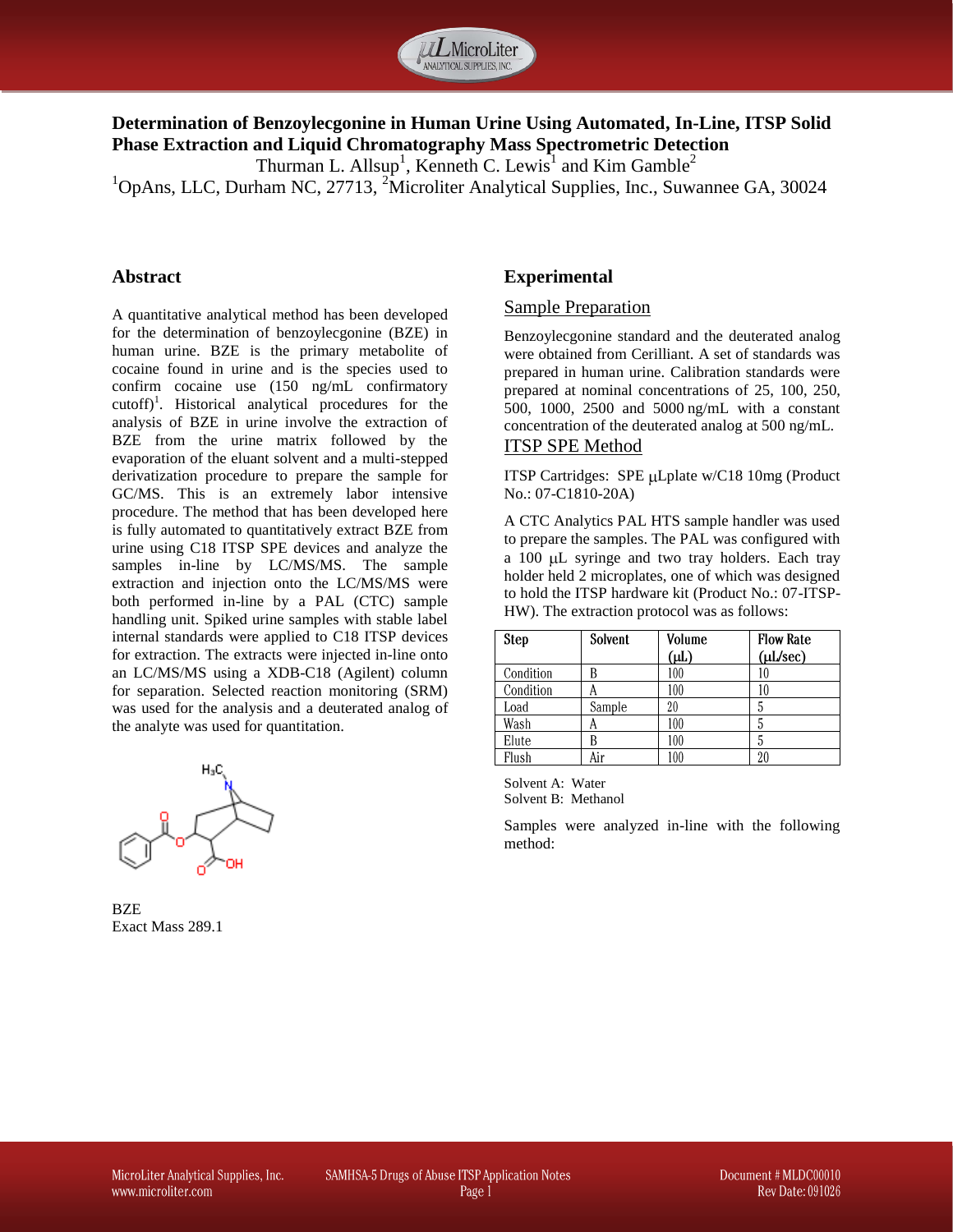

#### Analysis Method

| Instrument:             | Finnigan TSO Quantum Ultra AM triple<br>quadrupole with Agilent 1200 Rapid<br>Resolution HPLC |
|-------------------------|-----------------------------------------------------------------------------------------------|
| Column:                 | Agilent XDB-C18, $2.1x50$ mm, $3.5 \mu$ m<br>particles                                        |
| Solvent A:              | Water with 0.1% Formic acid                                                                   |
| Solvent B:              | Methanol with 0.1% Formic acid                                                                |
| Column Temp.:           | Ambient                                                                                       |
| Flow Rate:              | $0.6 \text{ mL/min}$                                                                          |
| Gradient:               | $0.00$ min $(80\%$ A), $0.5$ min $(80\%$ A),                                                  |
|                         | 4.0 min $(0\%$ A), 5.5 min $(0\%$ A), 6.0<br>min(80%A)                                        |
| <b>Ionization Mode:</b> | Positive Ion (HESI) Heated Electrospray                                                       |
|                         | <b>Ionization Probe</b>                                                                       |
| <b>SRM Channels:</b>    | BZE m/z 290-168,                                                                              |
|                         | BZE internal standard m/z 293-171                                                             |

#### **Results**

Standards of BZE were prepared in urine over the range of 25 - 5000 ng/mL and processed in-line with the ITSP cleanup procedure followed by LC/MS/MS. The calibration curve that was obtained is shown below, plotting the analyte to internal standard area ratio versus the concentration of the analyte.



Example chromatograms of the SRM channels for BZE (m/z 290-168) and its internal standard (m/z 293-171) for the 250 ng/mL standard in urine with ITSP cleanup are shown below.



#### **Conclusions**

A simplified, automated procedure for the analysis of benzoylecgonine in human urine has been developed using reversed phase (C1) ITSP solid phase extraction (SPE) for in-line sample cleanup and LC/MS/MS for detection. A linear response was observed over the concentration range of 25 - 5000 ng/mL.

<sup>1</sup>Mandatory Guidelines for Federal Workplace Drug Testing Programs, Federal Register notice published April 13, 2004 (69 FR 19644) effective Nov. 1, 2004.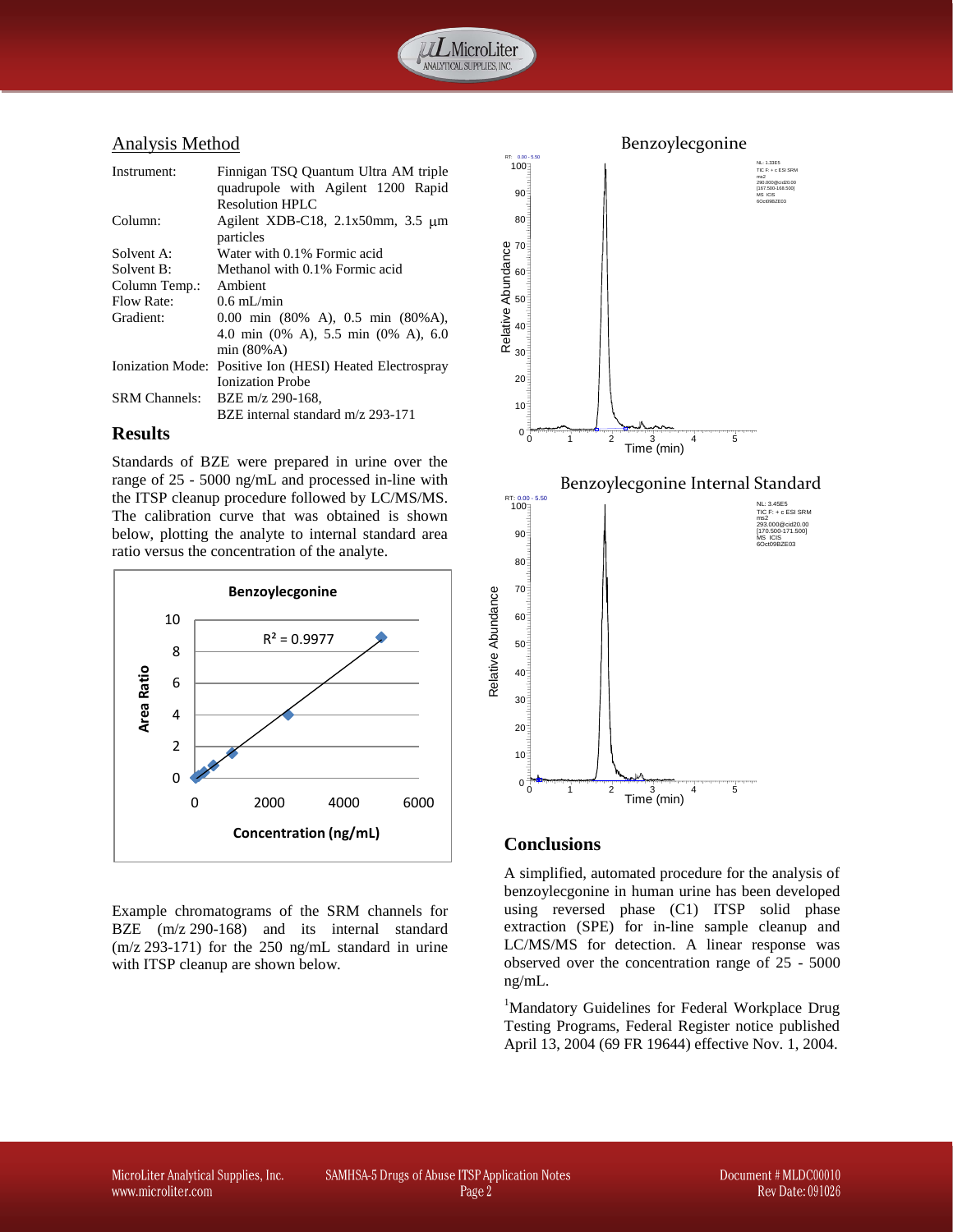

#### **Determination of Total Codeine, Oxycodone, Hydrocodone, Morphine, Oxymorphone, and Hydromorphone in Human Urine Using Automated, In-Line, ITSP Solid Phase Extraction and Liquid Chromatography Mass Spectrometric Detection**

Thurman L. Allsup<sup>1</sup>, Kenneth C. Lewis<sup>1</sup> and Kim Gamble<sup>2</sup>  $1$ OpAns, LLC, Durham NC, 27713,  $2$ Microliter Analytical Supplies, Inc., Suwannee GA, 30024

#### **Abstract**

A quantitative analytical method has been developed for the determination of total (free and conjugated) codeine, oxycodone, hydrocodone, morphine, oxymorphone, and hydromorphone in human urine after acid hydrolysis. Opiates are one of the main drug classes analyzed by forensic and clinical labs. Historical analytical procedures use acid hydrolysis of the urine to cleave the glucuronide conjugates followed by the addition of reagents to prepare the hydrolysate for extraction by SPE. Generally the extracted sample eluant is evaporated to dryness in preparation for derivatization to allow analysis by GC/MS. This method is extremely labor intensive. The method that has been developed here is fully automated to quantitatively extract total opiates from urine using strong cation exchange ITSP SPE devices and analyze the samples in-line by LC/MS/MS. The sample extraction and injection onto the LC/MS/MS were both performed in-line by a PAL (CTC) sample handling unit. Spiked urine samples with stable label internal standards were hydrolyzed with hydrochloric acid and without further preparation applied to strong cation exchange ITSP devices for extraction. The extracts were injected in-line onto an LC/MS/MS using a XDB-C18 (Agilent) column. The extracted standard curve had a range of 100-5000 ng/mL for morphine, codeine, hydromorphone, hydrocodone, oxymorphone, and oxycodone. All six compounds had correlation coefficients greater than 0.995. Selected reaction monitoring (SRM) was used for quantitation. An additional SRM transition was acquired for each compound. The ion ratio of the quantitative transition to the confirmatory transition was used in order to confirm the presence of the drug.





Codeine Exact Mass 299.4





Oxycodone Exact Mass 315.4

Hydrocodone Exact Mass 299.4

Morphine Exact Mass 285.3



**Oxymorphone** Exact Mass 301.3



Hydromorphone Exact Mass 285.3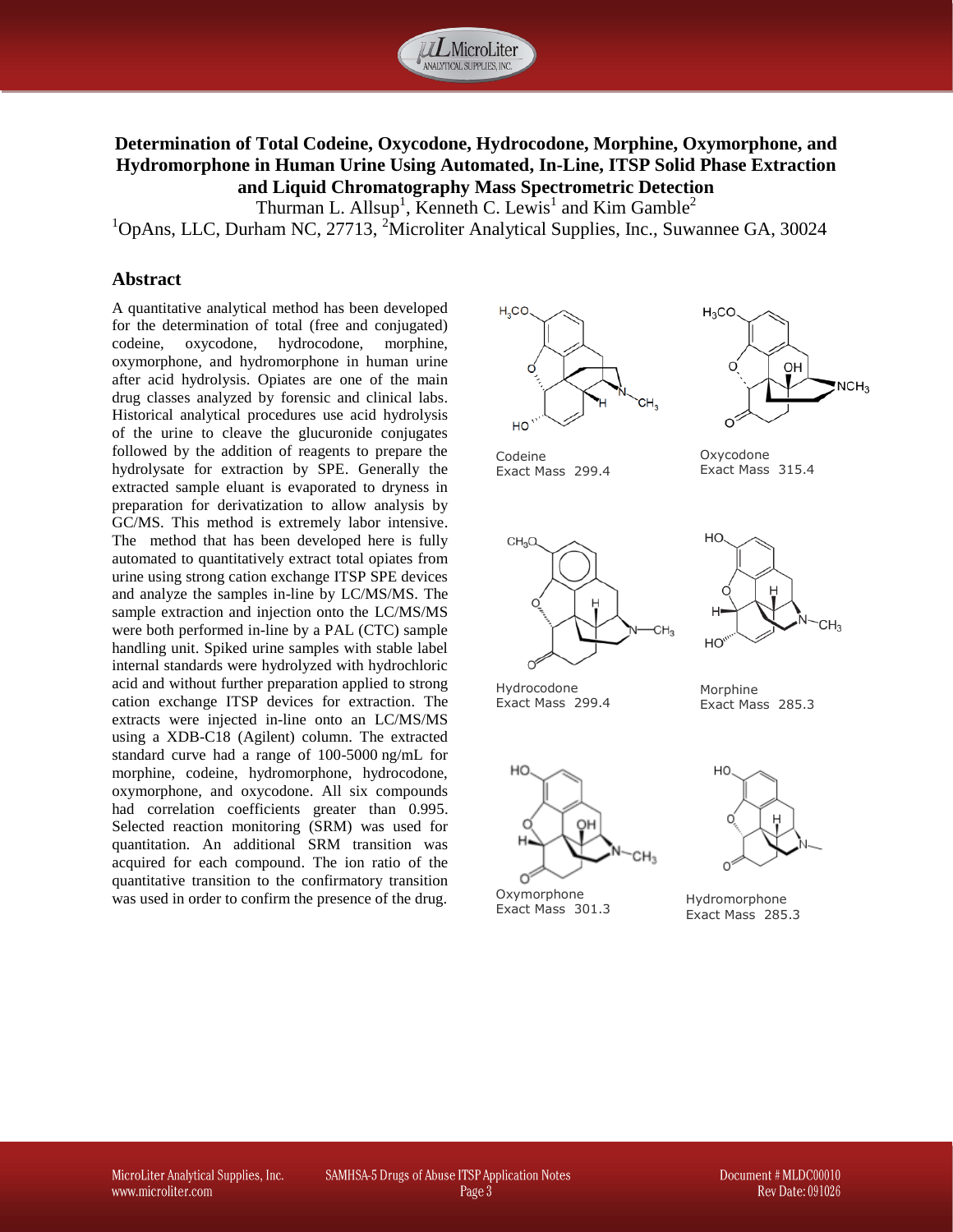

#### **Experimental**

#### Sample Preparation

All opiate standards and their deuterated internal standards were obtained from Cerilliant. Standards of the opiates were prepared in urine at nominal concentrations of 100, 250, 500, 1000, 2500, and 5000 ng/mL. Stable label internal standards (250 ng/mL of each) were added to the urine. Hydrochloric acid (100 µL) was added to each 1 mL of urine sample and heated at 100°C for 30 minutes.

#### ITSP SPE Method

ITSP Cartridges: Jordi Strong Cation Exchange 10mg (Product No.: 07-JSCX10-20A)

A CTC Analytics PAL HTS sample handler was used to prepare the samples. The PAL was configured with a 100 µL syringe and two tray holders. Each tray holder held 2 microplates, one of which was designed to hold the ITSP hardware kit (Product No.: 07-ITSP-HW). The extraction protocol was as follows:

| <b>Step</b> | <b>Solvent</b> | Volume    | <b>Flowrate</b> |
|-------------|----------------|-----------|-----------------|
|             |                | $(\mu L)$ | $(\mu L/sec)$   |
| Condition   | В              | 100       | 15              |
| Condition   | Α              | 100       | 15              |
| Condition   | C              | 100       | 15              |
| Load        | Sample         | 50        | 5               |
| Wash        | Α              | 100       | 15              |
| Wash        | D              | 100       | 15              |
| Wash        | В              | 100       | 15              |
| Elute       | F.             | 100       | 5               |
| Flush       | Air            | 100       | 50              |

Solvent A: Water

Solvent B: Methanol

Solvent C: Phosphate buffer pH 6

Solvent D: Acetate buffer pH 4.5

Solvent E: Water:Acetonitrile:Ammonium Hydroxide (7:3:0.2)

Samples were analyzed in-line with the following method:

#### Analysis Method

| Instrument: | Finnigan TSQ Quantum Ultra AM triple      |  |  |  |
|-------------|-------------------------------------------|--|--|--|
|             | quadrupole with Agilent 1200 Rapid        |  |  |  |
|             | <b>Resolution HPLC</b>                    |  |  |  |
| Column:     | Agilent XDB-C18, $2.1x50$ mm, $3.5 \mu$ m |  |  |  |
|             | particles                                 |  |  |  |
| Solvent A:  | Water with 0.1% Formic acid               |  |  |  |
| Solvent B:  | Methanol with 0.1% Formic acid            |  |  |  |

| Column Temp.: | Ambient                                                  |
|---------------|----------------------------------------------------------|
| Flow Rate:    | $0.4$ mL/min                                             |
| Gradient:     | $0.00$ min $(100\%$ A), $0.5$ min $(100\%$ A),           |
|               | 6.0 min $(20\% A)$ , 6.2 min $(100\% A)$ ,               |
|               | Ionization Mode: Positive Ion (HESI) Heated Electrospray |
|               | <b>Ionization Probe</b>                                  |
|               |                                                          |

SRM Channels:

| Drug          | Quant.  | Confirm | IS      |
|---------------|---------|---------|---------|
| Morphine      | 286-152 | 286-165 | 289-152 |
| Hydromorphone | 286-185 | 286-157 | 289-185 |
| Oxymorphone   | 302-284 | 302-227 | 305-287 |
| Codeine       | 300-165 | 300-152 | 303-165 |
| Hydrocodone   | 300-199 | 300-128 | 303-199 |
| Oxycodone     | 316-241 | 316-256 | 319-244 |

#### **Results**

Standards of the opiates were prepared in urine over the range of 100-5000 ng/mL, internal standard was added, samples were hydrolyzed and then processed with the ITSP cleanup procedure prior to analysis by LC/MS/MS. The calibration curves that were obtained are shown below, plotting the analyte to internal standard area ratio versus the concentration.



The ratio of the confirmatory transition to the quantitation transition was calculated for each drug at each concentration. The mean confirmatory ratios for morphine, hydromorphone, oxymorphone, codeine, hydrocodone, and oxycodone were 1.26, 1.60, 2.65, 0.93, 2.90, and 1.35, respectively. The confirmatory ratios for all standards were found to be within 15% of the mean for that drug.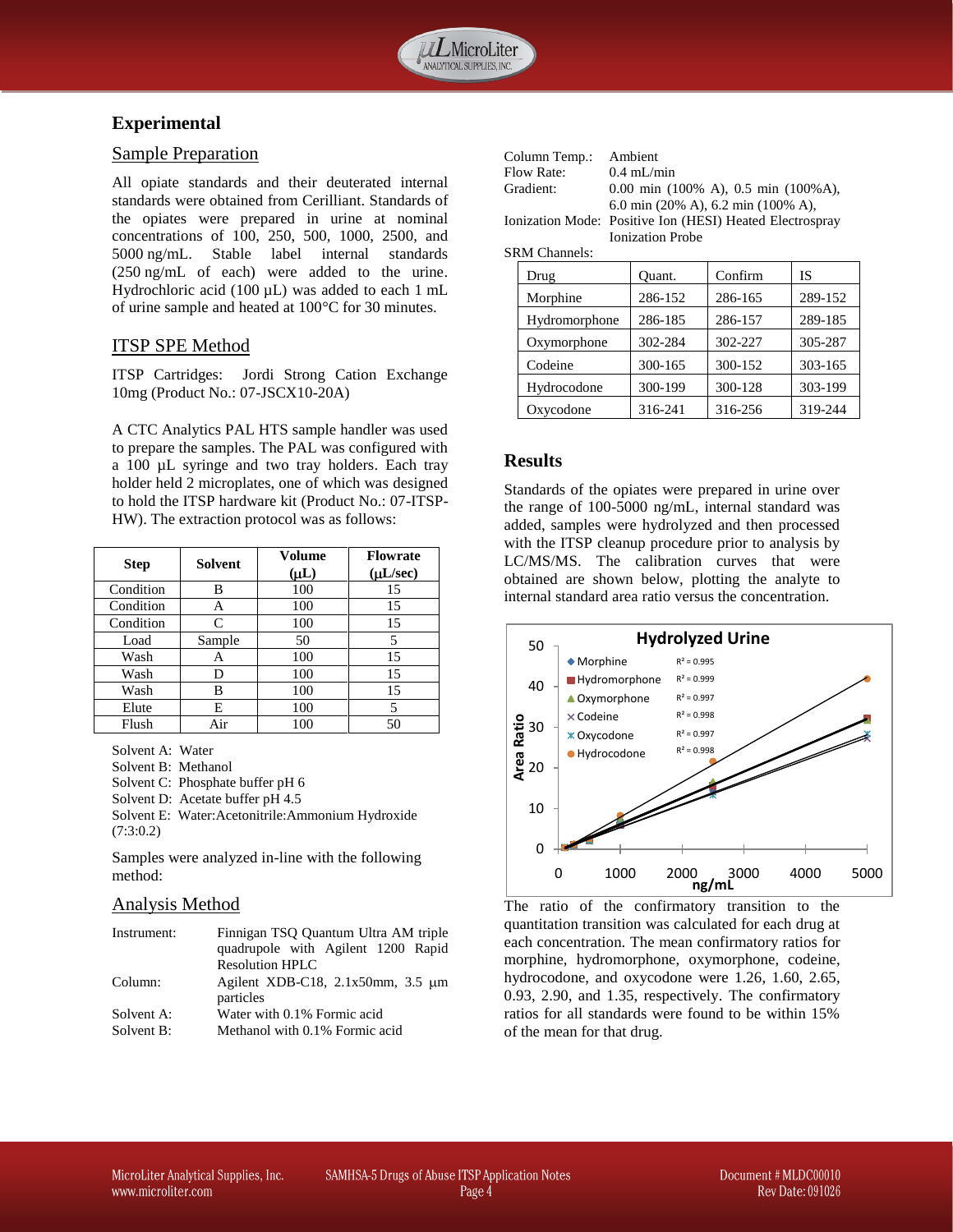

#### **Determination of 11-Nor-Δ9-Tetrahydrocannabinol-9-carboxylic acid in Human Urine Using Automated, In-Line, ITSP Solid Phase Extraction and Liquid Chromatography Mass Spectrometric Detection**

Thurman L. Allsup<sup>1</sup>, Kenneth C. Lewis<sup>1</sup> and Kim Gamble<sup>2</sup>  $1<sup>1</sup>$ OpAns, LLC, Durham NC, 27713,  $<sup>2</sup>$ Microliter Analytical Supplies, Inc., Suwannee GA, 30024</sup>

#### **Abstract**

A quantitative analytical method has been developed for the determination of 11-nor-Δ9-tetrahydrocannabinol-9-carboxylic acid (THCA) in human urine. THCA is the primary metabolite of Δ9 tetrahydrocannabinol found in urine and is the species used to confirm marijuana use. Historical analytical procedures for the analysis of THCA in urine involve the extraction of THCA from the urine matrix followed by the evaporation of the eluant solvent and a multi-stepped derivatization procedure to prepare the sample for GC/MS. The method that has been developed here is fully automated to quantitatively extract THCA from urine using C18 ITSP SPE devices and analyze the samples in-line by LC/MS/MS. The sample extraction and injection onto the LC/MS/MS were both performed in-line by a PAL (CTC) sample handling unit. Spiked urine samples with stable label internal standards were applied to C18 ITSP devices for extraction. The extracts were injected in-line onto an LC/MS/MS using a XDB-C18 (Agilent) column for separation. The extracted standard curve had a range of 100 – 2500 ng/mL for THCA. The correlation coefficient was greater than 0.998. Selected reaction monitoring (SRM) was used for the quantitation. An additional SRM transition was acquired and the ion ratio of the quantitative transition to the confirmatory transition was used in order to confirm the presence of the drug.



Exact Mass 344.2

#### **Experimental**

#### Sample Preparation

11-Nor-Δ9-tetrahydrocannabinol-9-carboxylic acid standard and its deuterated analog were obtained from Cerilliant. A set of standards was prepared in human urine. Calibration standards were prepared at nominal concentrations of 100, 250, 500, 1000, and 2500 ng/mL with a constant concentration of the deuterated analog at 500 ng/mL.

#### ITSP SPE Method

ITSP Cartridges: SPE µLplate w/C18 10mg (Product No.: 07-C1810-20A)

A CTC Analytics PAL HTS sample handler was used to prepare the samples. The PAL was configured with a 100 µL syringe and two tray holders. Each tray holder held 2 microplates, one of which was designed to hold the ITSP hardware kit (Product No.: 07-ITSP-HW). The extraction protocol was as follows:

| <b>Step</b> | Solvent | Volume | <b>Flow Rate</b> |
|-------------|---------|--------|------------------|
|             |         | (µL)   | $(\mu L/sec)$    |
| Condition   |         | 100    | 10               |
| Condition   |         | 100    | 10               |
| Load        | Sample  | 20     |                  |
| Wash        | A       | 100    | 10               |
| Elute       |         | 100    |                  |
| Flush       | Air     | 100    | 50               |

Solvent A: Water Solvent B: Methanol Solvent C: Isopropanol

Samples were analyzed in-line with the following method: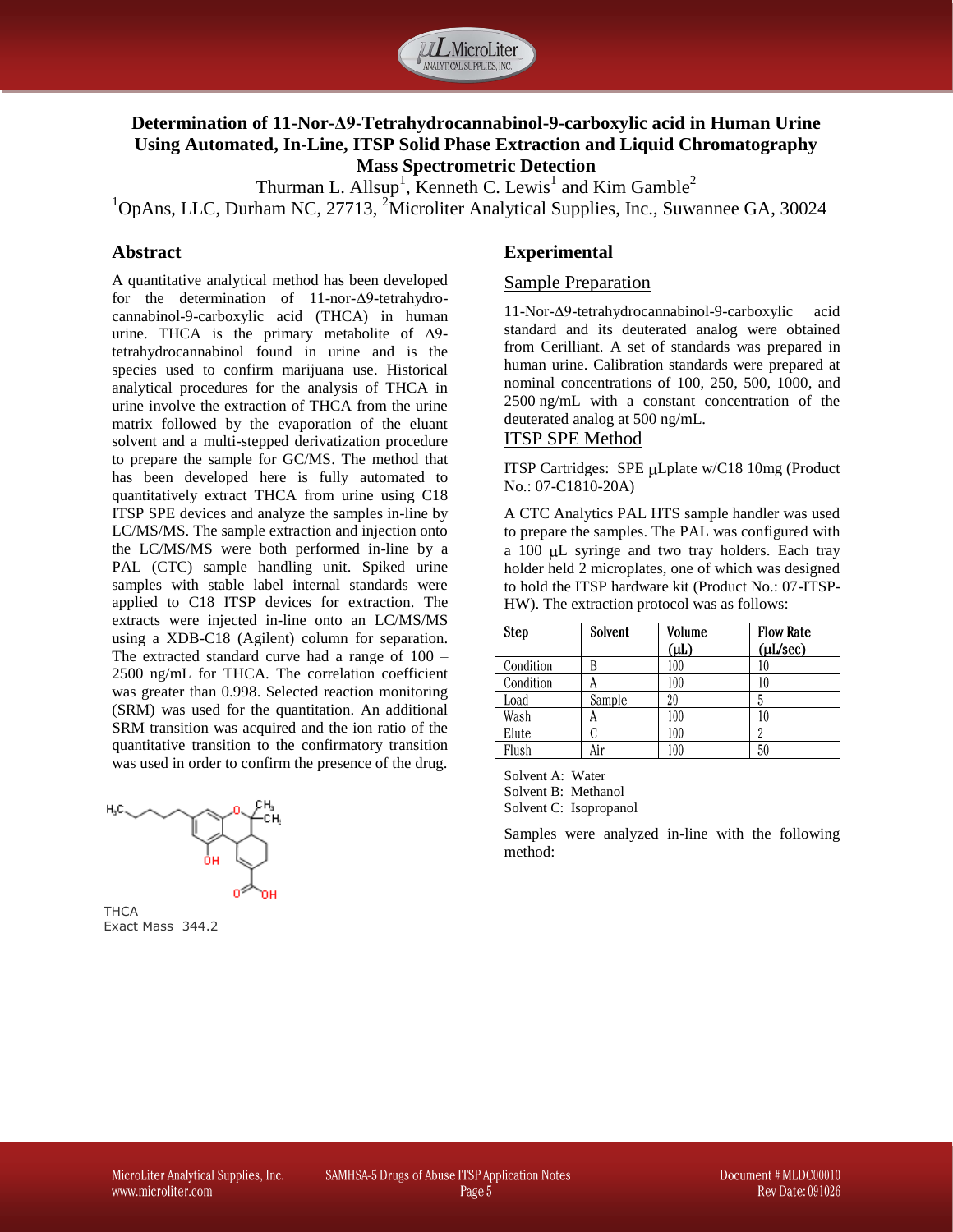

#### Analysis Method

| Instrument:             | Finnigan TSQ Quantum Ultra AM triple<br>quadrupole with Agilent 1200 Rapid<br>Resolution HPLC |  |  |  |  |
|-------------------------|-----------------------------------------------------------------------------------------------|--|--|--|--|
| Column:                 | Agilent XDB-C18, 2.1x50mm, 3.5 µm<br>particles                                                |  |  |  |  |
| Solvent A:              | Water with 0.1% Formic acid                                                                   |  |  |  |  |
| Solvent B:              | Methanol with 0.1% Formic acid                                                                |  |  |  |  |
| Column Temp.:           | Ambient                                                                                       |  |  |  |  |
| Flow Rate:              | $0.6 \text{ mL/min}$                                                                          |  |  |  |  |
| Gradient:               | $0.00$ min $(60\%$ A), $0.5$ min $(60\%$ A),                                                  |  |  |  |  |
|                         | 4.0 min $(0\% A)$ , 5.5 min $(0\% A)$ , 6.0<br>min $(60\% A)$ ,                               |  |  |  |  |
| <b>Ionization Mode:</b> | Positive Ion (HESI) Heated Electrospray                                                       |  |  |  |  |
|                         | <b>Ionization Probe</b>                                                                       |  |  |  |  |
| <b>SRM</b> Channels:    | THCA Quantitative m/z 345-327,                                                                |  |  |  |  |
|                         | THCA Confirmatory m/z 345-299,                                                                |  |  |  |  |
|                         | THCA Internal Standard m/z 348-330                                                            |  |  |  |  |

#### **Results**

Standards of THCA were prepared in urine over the range of 100 - 2500 ng/mL and processed in-line with the ITSP cleanup procedure followed by LC/MS/MS. The calibration curve that was obtained is shown below, plotting the analyte to internal standard area ratio versus the concentration of the analyte.



The lower limit of quantitation for THCA in urine is 100 ng/mL. An example chromatogram of the SRM channel for THCA (m/z 345-327) for the 100 ng/mL standard extracted from urine with ITSP cleanup is shown below.

### **11-Nor-Δ9-Tetrahydrocannabinol-9 carboxylic acid**



The ratio of the confirmatory transition to the quantitation transition was calculated for THCA at each concentration. The mean confirmatory ratio for THCA was 1.22. The confirmatory ratios for all standards were found to be within 5% of the mean.

#### **Conclusions**

A simplified, automated procedure for the analysis of 11-Nor-Δ9-tetrahydrocannabinol-9-carboxylic acid in human urine has been developed using reversed phase (C18) ITSP solid phase extraction (SPE) for inline sample cleanup and LC/MS/MS for detection. A linear response was observed over the concentration range of 100 - 2500 ng/mL.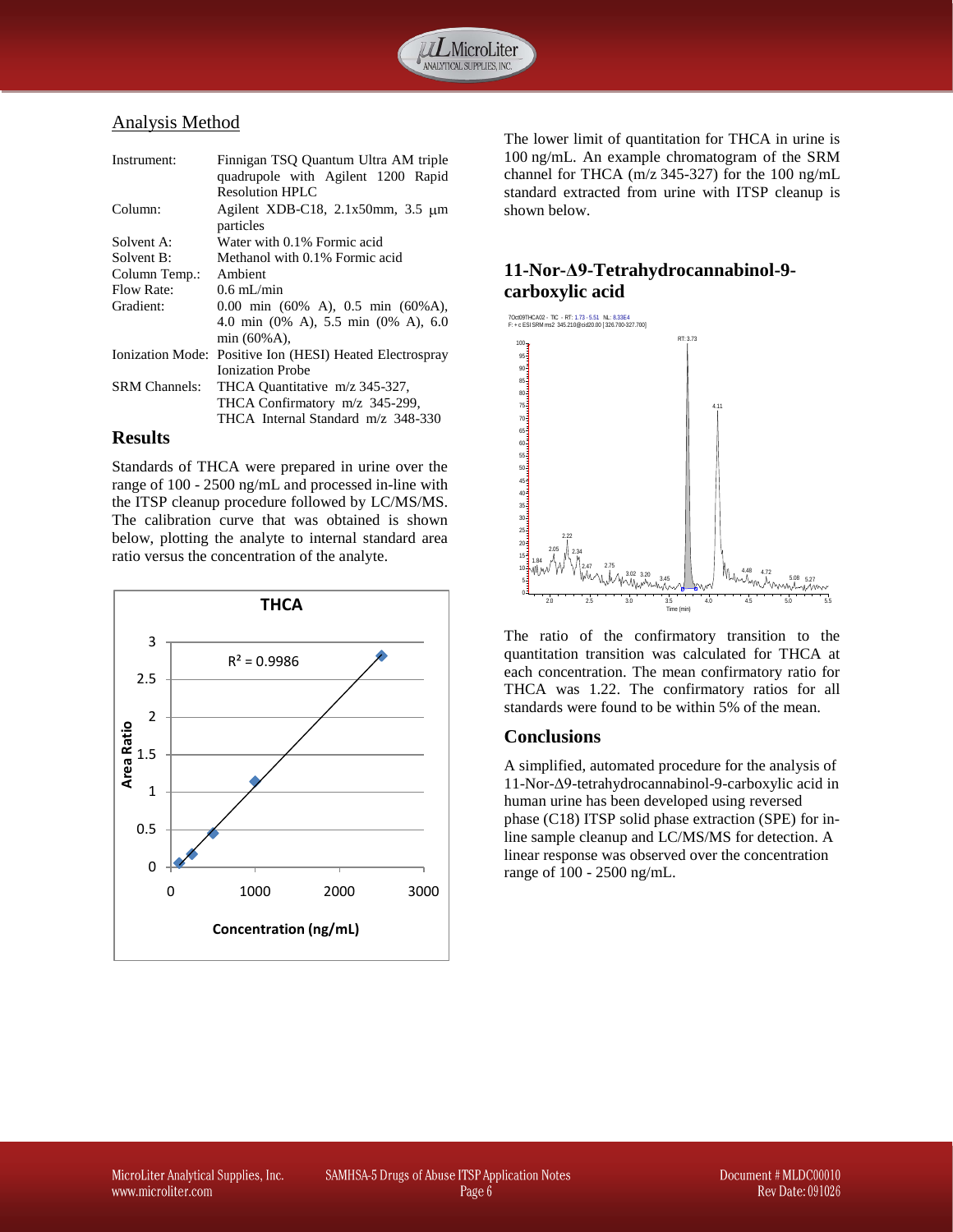

#### **Determination of Amphetamine, Methamphetamine and Phencyclidine in Human Urine Using Automated, In-Line, ITSP Solid Phase Extraction and Liquid Chromatography Mass Spectrometric Detection**

Thurman L. Allsup<sup>1</sup>, Kenneth C. Lewis<sup>1</sup> and Kim Gamble<sup>2</sup>  $1$ OpAns, LLC, Durham NC, 27713,  $2$ Microliter Analytical Supplies, Inc., Suwannee GA, 30024

#### **Abstract**

A quantitative analytical method has been developed for the determination of amphetamine, methamphetamine and phencyclidine (PCP) in human urine. Amphetamines and PCP are two of the main drug classes analyzed by forensic and clinical labs. Historical analytical procedures involve the extraction of the drugs by SPE followed by the evaporation of the eluant in preparation for derivatization to allow analysis by GC/MS. The method presented here is fully automated to quantitatively extract amphetamines and PCP from urine using strong cation exchange ITSP SPE devices and analyze the samples in-line by LC/MS/MS. The sample extraction and injection onto the LC/MS/MS were both performed in-line by a PAL (CTC) sample handling unit. Spiked urine samples with stable label internal standards were applied to strong cation exchange ITSP devices for extraction. The extracts were injected in-line onto an LC/MS/MS using a XDB-C18 (Agilent) column for separation. The extracted standard curve had a range of 25 - 5000 ng/mL for amphetamine, methamphetamine and phencyclidine. All three compounds had correlation coefficients greater than 0.999. Selected reaction monitoring (SRM) was used for the quantitation. An additional SRM transition was acquired for each compound. The ion ratio of the quantitative transition to the confirmatory transition was used in order to confirm the presence of the drug.



Amphetamine Exact Mass 135.2

Methamphetamine Exact Mass 149.2



#### **Experimental**

#### Sample Preparation

Amphetamine, methamphetamine and phencyclidine standards and their deuterated internal standards were obtained from Cerilliant. Standards were prepared in urine at nominal concentrations of 25, 100, 250, 500, 1000, 2500, and 5000 ng/mL. Stable label internal standards (500 ng/mL of each) were added to the urine standards.

#### ITSP SPE Method

ITSP Cartridges: Jordi Strong Cation Exchange 10mg (Product No.: 07-JSCX10-20A)

A CTC Analytics PAL HTS sample handler was used to prepare the samples. The PAL was configured with a 100 µL syringe and two tray holders. Each tray holder held 2 microplates, one of which was designed to hold the ITSP hardware kit (Product No.: 07-ITSP-HW). The extraction protocol was as follows: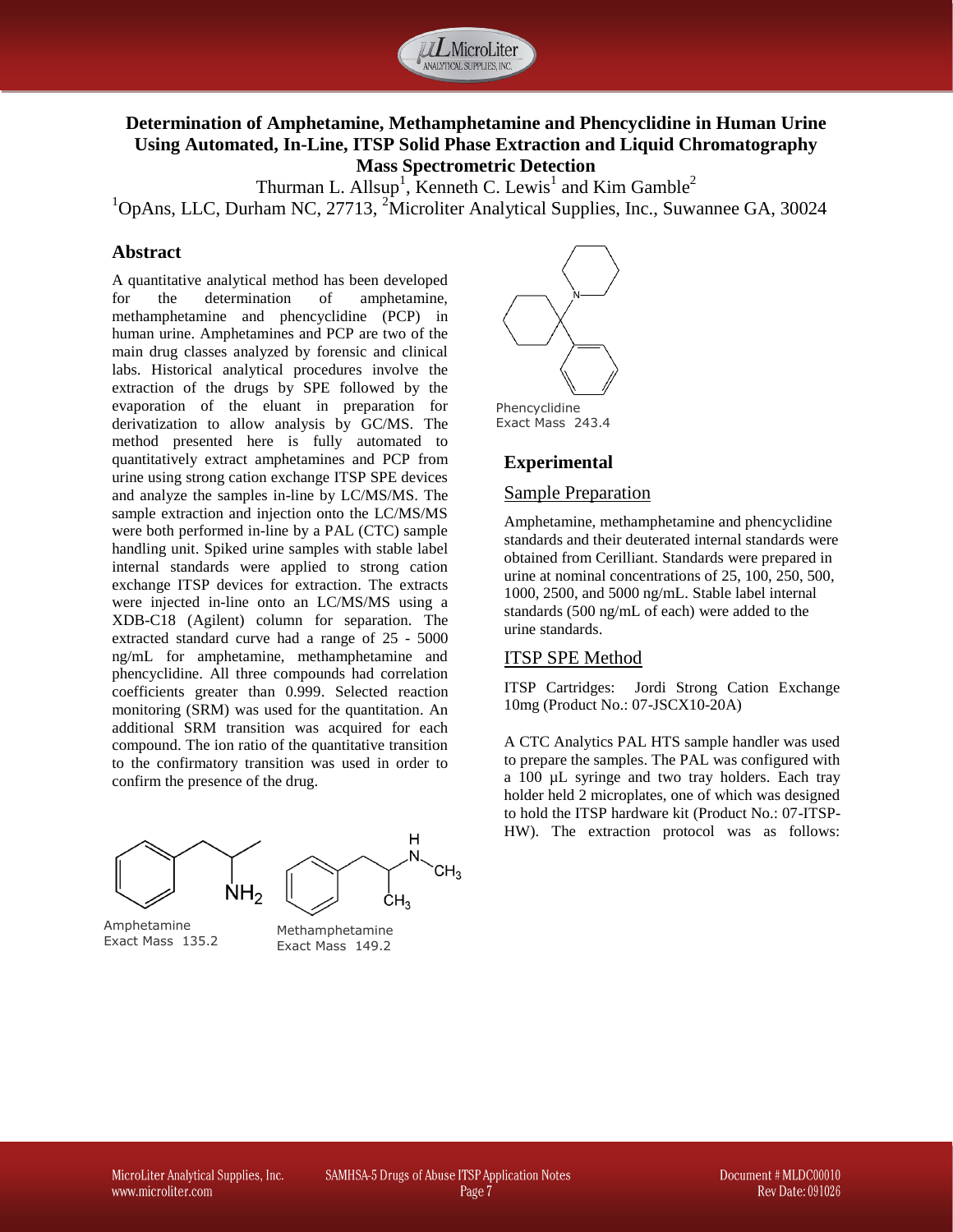

|             | Solvent   | Volume    | <b>Flowrate</b> |
|-------------|-----------|-----------|-----------------|
| <b>Step</b> |           | $(\mu L)$ | $(\mu L/sec)$   |
| Condition   | в         | 100       | 30              |
| Condition   | А         | 100       | 30              |
| Condition   | $\subset$ | 100       | 30              |
| Load        | Sample    | 50        | 5               |
| Wash        | Α         | 100       | 20              |
| Wash        | D         | 100       | 20              |
| Wash        | В         | 100       | 20              |
| Elute       | E         | 100       | 5               |
| Flush       | Air       | 100       | 20              |

Solvent A: Water

Solvent B: Methanol

Solvent C: Phosphate buffer pH 6

Solvent D: Acetate buffer pH 4.5

Solvent E: Methanol:Isopropanol:Ammonium Hydroxide (78:20:2)

Samples were analyzed in-line with the following method:

#### Analysis Method

| Instrument:   | Finnigan TSQ Quantum Ultra AM triple<br>quadrupole with Agilent 1200SL HPLC |  |  |  |
|---------------|-----------------------------------------------------------------------------|--|--|--|
|               |                                                                             |  |  |  |
| Column:       | Agilent XDB-C18, $2.1x50$ mm, $3.5 \mu$ m<br>particles                      |  |  |  |
| Solvent A:    | Water with 0.1% Formic acid                                                 |  |  |  |
| Solvent B:    | Methanol with 0.1% Formic acid                                              |  |  |  |
| Column Temp.: | Ambient                                                                     |  |  |  |
| Flow Rate:    | $0.6 \text{ mL/min}$                                                        |  |  |  |
| Gradient:     | 0.0 min $(100\%$ A), 1 min $(100\%$ A),                                     |  |  |  |
|               | 4.0 min (50% A), 4.5 min (50% A),                                           |  |  |  |
|               | 5.5 min (100% A)                                                            |  |  |  |
|               | Ionization Mode: Positive Ion (HESI) Heated Electrospray                    |  |  |  |
|               | <b>Ionization Probe</b>                                                     |  |  |  |

SRM Channels:

|                 | Ouant. | Confirm | <b>IS</b> |
|-----------------|--------|---------|-----------|
| Amphetamine     | 136-92 | 136-119 | 144-98    |
| Methamphetamine | 150-92 | 150-120 | 158-94    |
| Phencyclidine   | 244-92 | 244-160 | 249-164   |

#### **Results**

Standards of the amphetamines and PCP were prepared in urine over the range of 25-5000 ng/mL, internal standard was added, samples were processed with the ITSP cleanup procedure. The calibration curves that were obtained for each are shown below,

plotting the analyte to internal standard area ratio versus the concentration. The correlation coefficient was greater than 0.999 in all cases.



The ratio of the confirmatory transition to the quantitation transition was calculated for each drug at each concentration. The mean confirmatory ratios for amphetamine, methamphetamine, and PCP were 1.5, 3.2, and 1.1, respectively. The confirmatory ratios for all standards were found to be within 5% of their mean.

Chromatograms of the extracted 25 ng/mL standard of amphetamine, methamphetamine and PCP in urine are shown below.